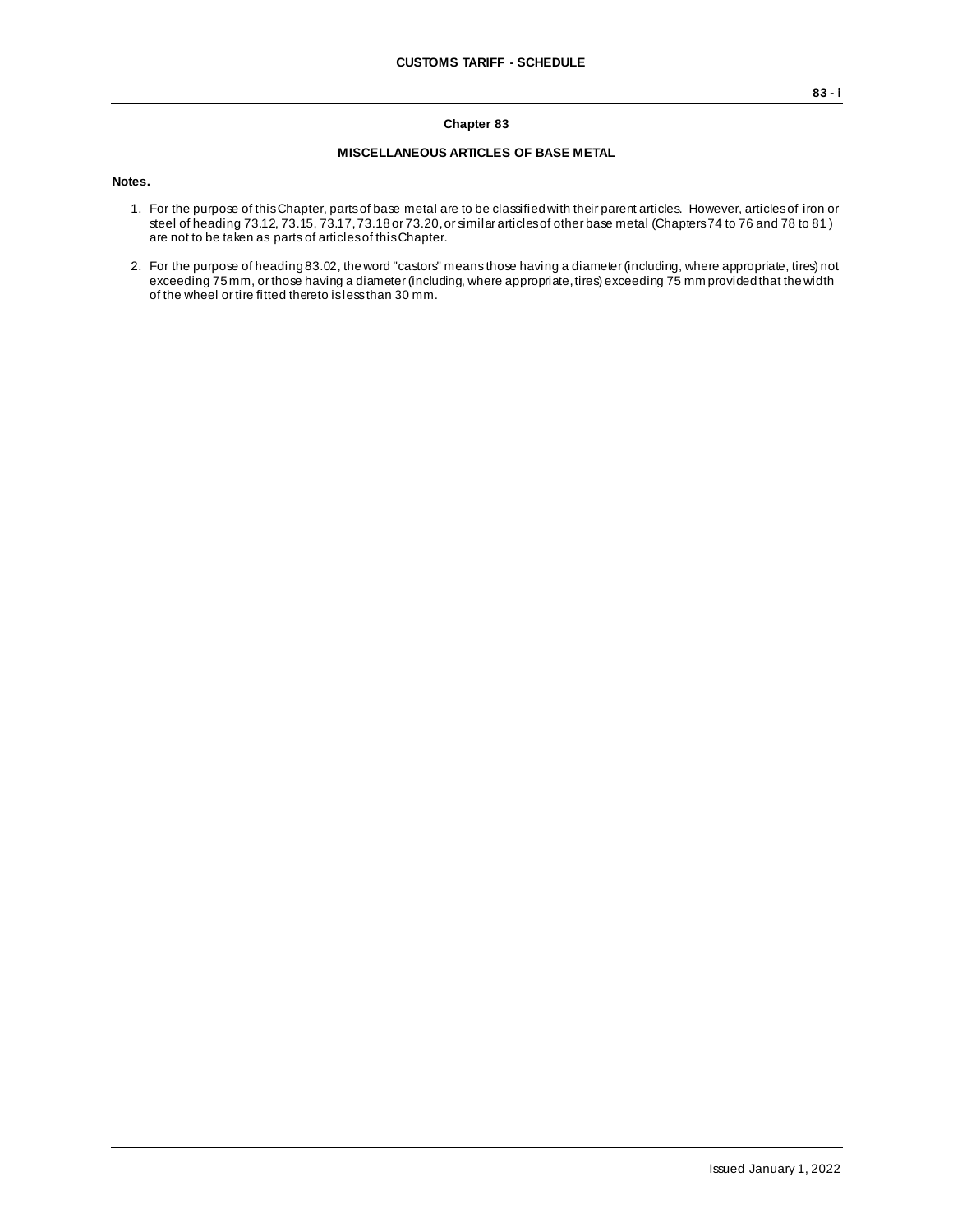### **CUSTOMS TARIFF - SCHEDULE**

| <b>Tariff</b><br>Item | <b>SS</b> | <b>Description of Goods</b>                                                                                                                                                                                    | Unit of<br>Meas. | <b>MFN</b><br><b>Tariff</b> | <b>Applicable</b><br><b>Preferential Tariffs</b>                                                                                  |
|-----------------------|-----------|----------------------------------------------------------------------------------------------------------------------------------------------------------------------------------------------------------------|------------------|-----------------------------|-----------------------------------------------------------------------------------------------------------------------------------|
| 83.01                 |           | Padlocks and locks (key, combination or electrically operated), of base<br>metal; clasps and frames with clasps, incorporating locks, of base<br>metal; keys for any of the foregoing articles, of base metal. |                  |                             |                                                                                                                                   |
|                       |           | 8301.10.00 00 -Padlocks                                                                                                                                                                                        | <b>DZN</b>       | 6.5%                        | CCCT, LDCT, UST,<br>MXT, CIAT, CT, CRT, IT,<br>NT, SLT, PT, COLT, JT,<br>PAT, HNT, KRT, CEUT,<br>UAT, CPTPT, UKT: Free<br>GPT: 5% |
|                       |           | 8301.20.00 00 - Locks of a kind used for motor vehicles                                                                                                                                                        |                  | Free                        | CCCT, LDCT, GPT, UST,<br>MXT, CIAT, CT, CRT, IT,<br>NT, SLT, PT, COLT, JT,<br>PAT, HNT, KRT, CEUT,<br>UAT, CPTPT, UKT: Free       |
|                       |           | 8301.30.00 00 - Locks of a kind used for furniture                                                                                                                                                             | KGM              | Free                        | CCCT, LDCT, GPT, UST,<br>MXT, CIAT, CT, CRT, IT,<br>NT, SLT, PT, COLT, JT,<br>PAT, HNT, KRT, CEUT,<br>UAT, CPTPT, UKT: Free       |
| 8301.40               |           | -Other locks                                                                                                                                                                                                   |                  |                             |                                                                                                                                   |
|                       |           | 8301.40.10 00 - - - For use in the manufacture of portfolios, luggage or tackle boxes                                                                                                                          |                  | Free                        | CCCT, LDCT, GPT, UST,<br>MXT, CIAT, CT, CRT, IT,<br>NT, SLT, PT, COLT, JT,<br>PAT, HNT, KRT, CEUT,<br>UAT, CPTPT, UKT: Free       |
|                       |           | 8301.40.20 00 - - - Key-operated security locks for use in the manufacture of casement or<br>awning windows                                                                                                    |                  | Free                        | CCCT, LDCT, GPT, UST,<br>MXT, CIAT, CT, CRT, IT,<br>NT, SLT, PT, COLT, JT,<br>PAT, HNT, KRT, CEUT,<br>UAT, CPTPT, UKT: Free       |
| 8301.40.90            |           | ---Other                                                                                                                                                                                                       |                  | 6.5%                        | CCCT, LDCT, UST,<br>MXT, CIAT, CT, CRT, IT,<br>NT, SLT, PT, COLT, JT,<br>PAT, HNT, KRT, CEUT,<br>UAT, CPTPT, UKT: Free<br>GPT: 3% |
|                       |           | -----Dead bolt locks:                                                                                                                                                                                          |                  |                             |                                                                                                                                   |
|                       |           |                                                                                                                                                                                                                |                  |                             |                                                                                                                                   |
|                       |           | $---Locksets:$                                                                                                                                                                                                 |                  |                             |                                                                                                                                   |
|                       |           |                                                                                                                                                                                                                |                  |                             |                                                                                                                                   |
|                       |           |                                                                                                                                                                                                                |                  |                             |                                                                                                                                   |
|                       |           | $---Other$                                                                                                                                                                                                     |                  |                             |                                                                                                                                   |
|                       |           |                                                                                                                                                                                                                |                  |                             |                                                                                                                                   |
|                       |           |                                                                                                                                                                                                                |                  |                             |                                                                                                                                   |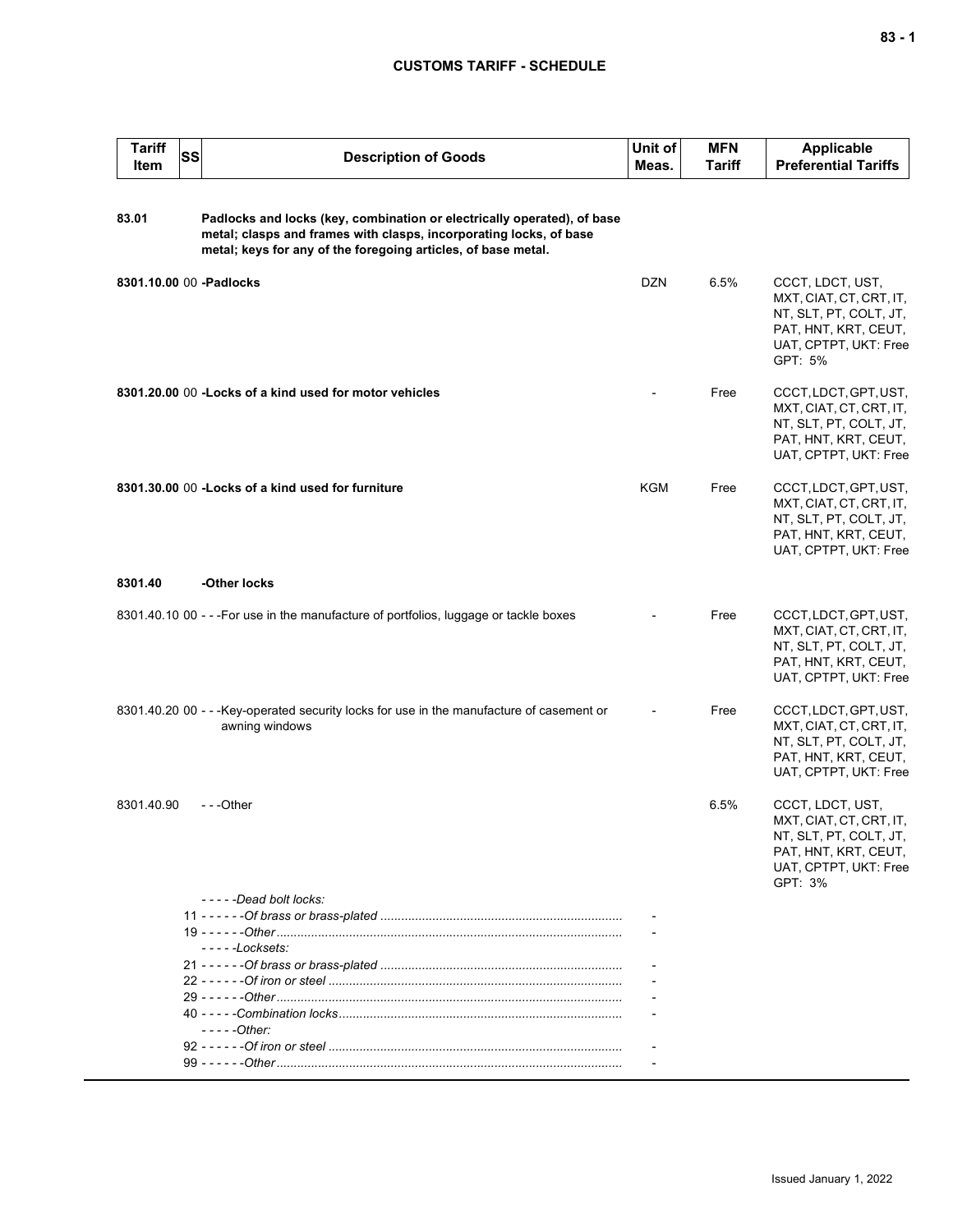| <b>Tariff</b><br>Item     | <b>SS</b> | <b>Description of Goods</b>                                                                                                                                                                                                                                                                                                      | Unit of<br>Meas. | <b>MFN</b><br><b>Tariff</b> | <b>Applicable</b><br><b>Preferential Tariffs</b>                                                                                  |
|---------------------------|-----------|----------------------------------------------------------------------------------------------------------------------------------------------------------------------------------------------------------------------------------------------------------------------------------------------------------------------------------|------------------|-----------------------------|-----------------------------------------------------------------------------------------------------------------------------------|
|                           |           | 8301.50.00 00 -Clasps and frames with clasps, incorporating locks                                                                                                                                                                                                                                                                |                  | 6.5%                        | CCCT, LDCT, GPT, UST,<br>MXT, CIAT, CT, CRT, IT,<br>NT, SLT, PT, COLT, JT,<br>PAT, HNT, KRT, CEUT,<br>UAT, CPTPT, UKT: Free       |
| 8301.60.00 00 - Parts     |           |                                                                                                                                                                                                                                                                                                                                  |                  | Free                        | CCCT, LDCT, GPT, UST,<br>MXT, CIAT, CT, CRT, IT,<br>NT, SLT, PT, COLT, JT,<br>PAT, HNT, KRT, CEUT,<br>UAT, CPTPT, UKT: Free       |
| 8301.70                   |           | -Keys presented separately                                                                                                                                                                                                                                                                                                       |                  |                             |                                                                                                                                   |
|                           |           | 8301.70.10 00 - - - To be employed as original equipment in the manufacture of passenger<br>automobiles, trucks or buses                                                                                                                                                                                                         |                  | Free                        | CCCT, LDCT, GPT, UST,<br>MXT, CIAT, CT, CRT, IT,<br>NT, SLT, PT, COLT, JT,<br>PAT, HNT, KRT, CEUT,<br>UAT, CPTPT, UKT: Free       |
| 8301.70.90 00 - - - Other |           |                                                                                                                                                                                                                                                                                                                                  |                  | 6.5%                        | CCCT, LDCT, UST,<br>MXT, CIAT, CT, CRT, IT,<br>NT, SLT, PT, COLT, JT,<br>PAT, HNT, KRT, CEUT,<br>UAT, CPTPT, UKT: Free<br>GPT: 3% |
| 83.02                     |           | Base metal mountings, fittings and similar articles suitable for furniture,<br>doors, staircases, windows, blinds, coachwork, saddlery, trunks, chests,<br>caskets or the like; base metal hat-racks, hat-pegs, brackets and similar<br>fixtures; castors with mountings of base metal; automatic door closers<br>of base metal. |                  |                             |                                                                                                                                   |
| 8302.10.00                |           | -Hinges                                                                                                                                                                                                                                                                                                                          |                  | Free                        | CCCT, LDCT, GPT, UST,<br>MXT, CIAT, CT, CRT, IT,<br>NT, SLT, PT, COLT, JT,<br>PAT, HNT, KRT, CEUT,<br>UAT, CPTPT, UKT: Free       |
|                           |           | 30 - - - - - For interior or exterior doors, other than garage, overhead or sliding                                                                                                                                                                                                                                              |                  |                             |                                                                                                                                   |
|                           |           |                                                                                                                                                                                                                                                                                                                                  |                  |                             |                                                                                                                                   |
| 8302.20.00                |           | -Castors                                                                                                                                                                                                                                                                                                                         |                  | Free                        | CCCT, LDCT, GPT, UST,<br>MXT, CIAT, CT, CRT, IT,<br>NT, SLT, PT, COLT, JT,<br>PAT, HNT, KRT, CEUT,<br>UAT, CPTPT, UKT: Free       |
|                           |           |                                                                                                                                                                                                                                                                                                                                  |                  |                             |                                                                                                                                   |
| 8302.30                   |           | -Other mountings, fittings and similar articles suitable for motor<br>vehicles                                                                                                                                                                                                                                                   |                  |                             |                                                                                                                                   |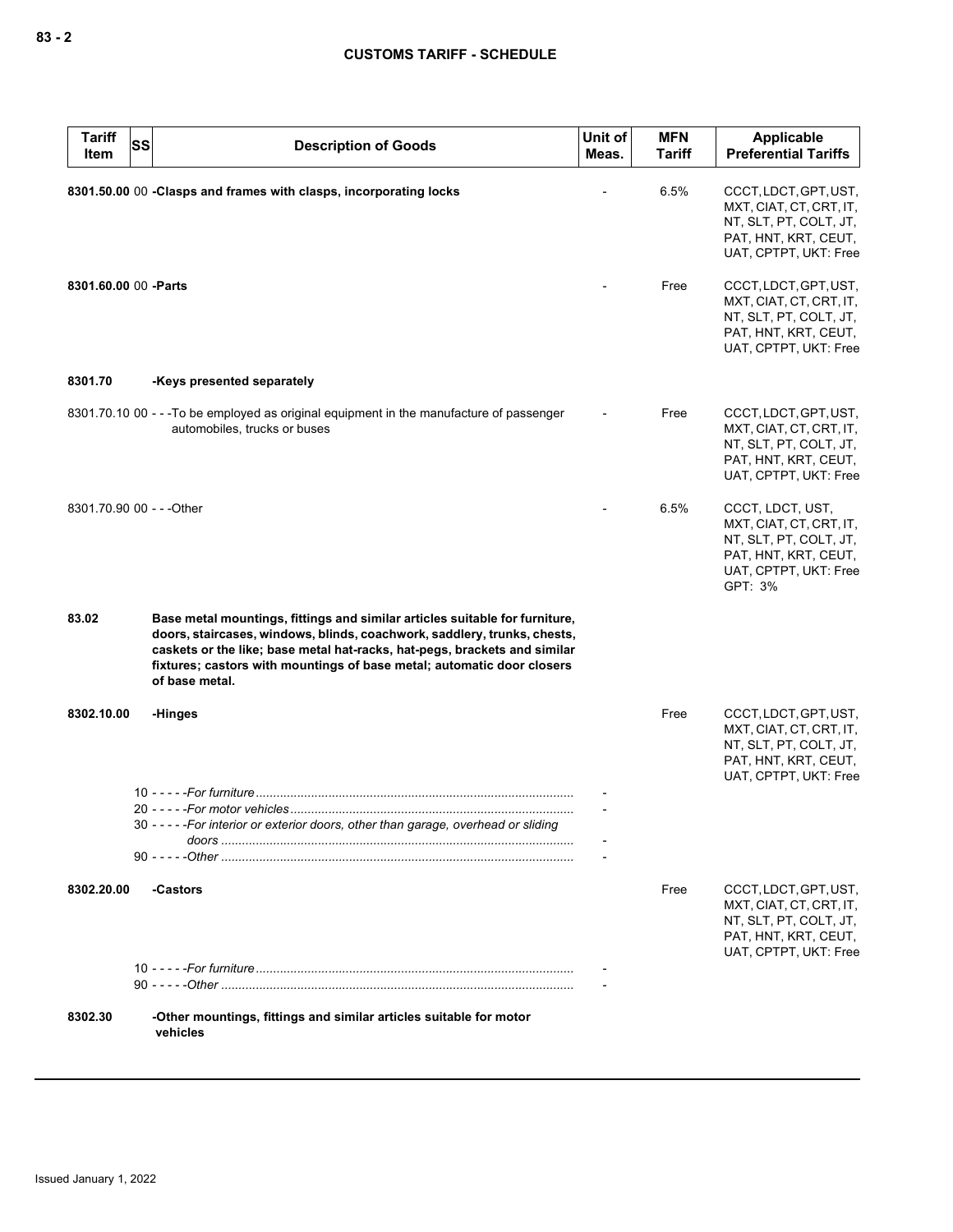## **CUSTOMS TARIFF - SCHEDULE**

| <b>Tariff</b><br>Item     | <b>SS</b> | <b>Description of Goods</b>                                                                                                                                                                                                                                                                                                                                                                                                                                                                                                               | Unit of<br>Meas. | <b>MFN</b><br>Tariff | Applicable<br><b>Preferential Tariffs</b>                                                                                         |
|---------------------------|-----------|-------------------------------------------------------------------------------------------------------------------------------------------------------------------------------------------------------------------------------------------------------------------------------------------------------------------------------------------------------------------------------------------------------------------------------------------------------------------------------------------------------------------------------------------|------------------|----------------------|-----------------------------------------------------------------------------------------------------------------------------------|
|                           |           | 8302.30.10 00 - - - Brackets or clamps for use in the manufacture of aftermarket gas tanks<br>and radiators for motor vehicles;<br>Brackets or clamps of steel for use in the manufacture of hose assemblies<br>for brake and steering systems for motorcycles or all-terrain vehicles;<br>For use in the manufacture of fire fighting vehicles                                                                                                                                                                                           |                  | Free                 | CCCT, LDCT, GPT, UST,<br>MXT, CIAT, CT, CRT, IT,<br>NT, SLT, PT, COLT, JT,<br>PAT, HNT, KRT, CEUT,<br>UAT, CPTPT, UKT: Free       |
| 8302.30.90 00 - - - Other |           |                                                                                                                                                                                                                                                                                                                                                                                                                                                                                                                                           | <b>KGM</b>       | 6%                   | CCCT, LDCT, UST,<br>MXT, CIAT, CT, CRT, IT,<br>NT, SLT, PT, COLT, JT,<br>PAT, HNT, KRT, CEUT,<br>UAT, CPTPT, UKT: Free<br>GPT: 6% |
|                           |           | -Other mountings, fittings and similar articles:                                                                                                                                                                                                                                                                                                                                                                                                                                                                                          |                  |                      |                                                                                                                                   |
| 8302.41                   |           | - -Suitable for buildings                                                                                                                                                                                                                                                                                                                                                                                                                                                                                                                 |                  |                      |                                                                                                                                   |
|                           |           | 8302.41.10 00 - - - Bar or rod type door exit devices, for commercial, institutional or industrial KGM<br>applications;<br>For use in the manufacture or repair of rotary gear window operators;<br>Rotary gear window operators; Snub-guides, lever-lock operators, torsion<br>bars and centre hooks for lever-lock or rotary gear window operators, sash<br>locks (excluding peg locks) and keepers for key-operated security locks or<br>sash locks (excluding peg-locks), for use in the manufacture of casement<br>or awning windows |                  | Free                 | CCCT, LDCT, GPT, UST,<br>MXT, CIAT, CT, CRT, IT,<br>NT, SLT, PT, COLT, JT,<br>PAT, HNT, KRT, CEUT,<br>UAT, CPTPT, UKT: Free       |
| 8302.41.90                |           | ---Other                                                                                                                                                                                                                                                                                                                                                                                                                                                                                                                                  |                  | 3.5%                 | CCCT, LDCT, UST,<br>MXT, CIAT, CT, CRT, IT,<br>NT, SLT, PT, COLT, JT,<br>PAT, HNT, KRT, CEUT,<br>UAT, CPTPT, UKT: Free<br>GPT: 3% |
|                           |           |                                                                                                                                                                                                                                                                                                                                                                                                                                                                                                                                           |                  |                      |                                                                                                                                   |
|                           |           | - - - - -Door hardware:                                                                                                                                                                                                                                                                                                                                                                                                                                                                                                                   | KGM              |                      |                                                                                                                                   |
|                           |           |                                                                                                                                                                                                                                                                                                                                                                                                                                                                                                                                           | KGM              |                      |                                                                                                                                   |
|                           |           | -----Drapery accessories:                                                                                                                                                                                                                                                                                                                                                                                                                                                                                                                 |                  |                      |                                                                                                                                   |
|                           |           |                                                                                                                                                                                                                                                                                                                                                                                                                                                                                                                                           |                  |                      |                                                                                                                                   |
|                           |           |                                                                                                                                                                                                                                                                                                                                                                                                                                                                                                                                           |                  |                      |                                                                                                                                   |
|                           |           |                                                                                                                                                                                                                                                                                                                                                                                                                                                                                                                                           |                  |                      |                                                                                                                                   |
| 8302.42.00                |           | - - Other, suitable for furniture                                                                                                                                                                                                                                                                                                                                                                                                                                                                                                         |                  | Free                 | CCCT, LDCT, GPT, UST,<br>MXT, CIAT, CT, CRT, IT,<br>NT, SLT, PT, COLT, JT,<br>PAT, HNT, KRT, CEUT,<br>UAT, CPTPT, UKT: Free       |
|                           |           |                                                                                                                                                                                                                                                                                                                                                                                                                                                                                                                                           |                  |                      |                                                                                                                                   |
|                           |           |                                                                                                                                                                                                                                                                                                                                                                                                                                                                                                                                           |                  |                      |                                                                                                                                   |
| 8302.49.00                |           | - -Other                                                                                                                                                                                                                                                                                                                                                                                                                                                                                                                                  |                  | Free                 | CCCT, LDCT, GPT, UST,<br>MXT, CIAT, CT, CRT, IT,<br>NT, SLT, PT, COLT, JT,<br>PAT, HNT, KRT, CEUT,<br>UAT, CPTPT, UKT: Free       |
|                           |           |                                                                                                                                                                                                                                                                                                                                                                                                                                                                                                                                           |                  |                      |                                                                                                                                   |
|                           |           | 30 - - - - - For the vehicles of Section XVII, other than motor vehicles or spacecraft                                                                                                                                                                                                                                                                                                                                                                                                                                                    |                  |                      |                                                                                                                                   |
|                           |           |                                                                                                                                                                                                                                                                                                                                                                                                                                                                                                                                           |                  |                      |                                                                                                                                   |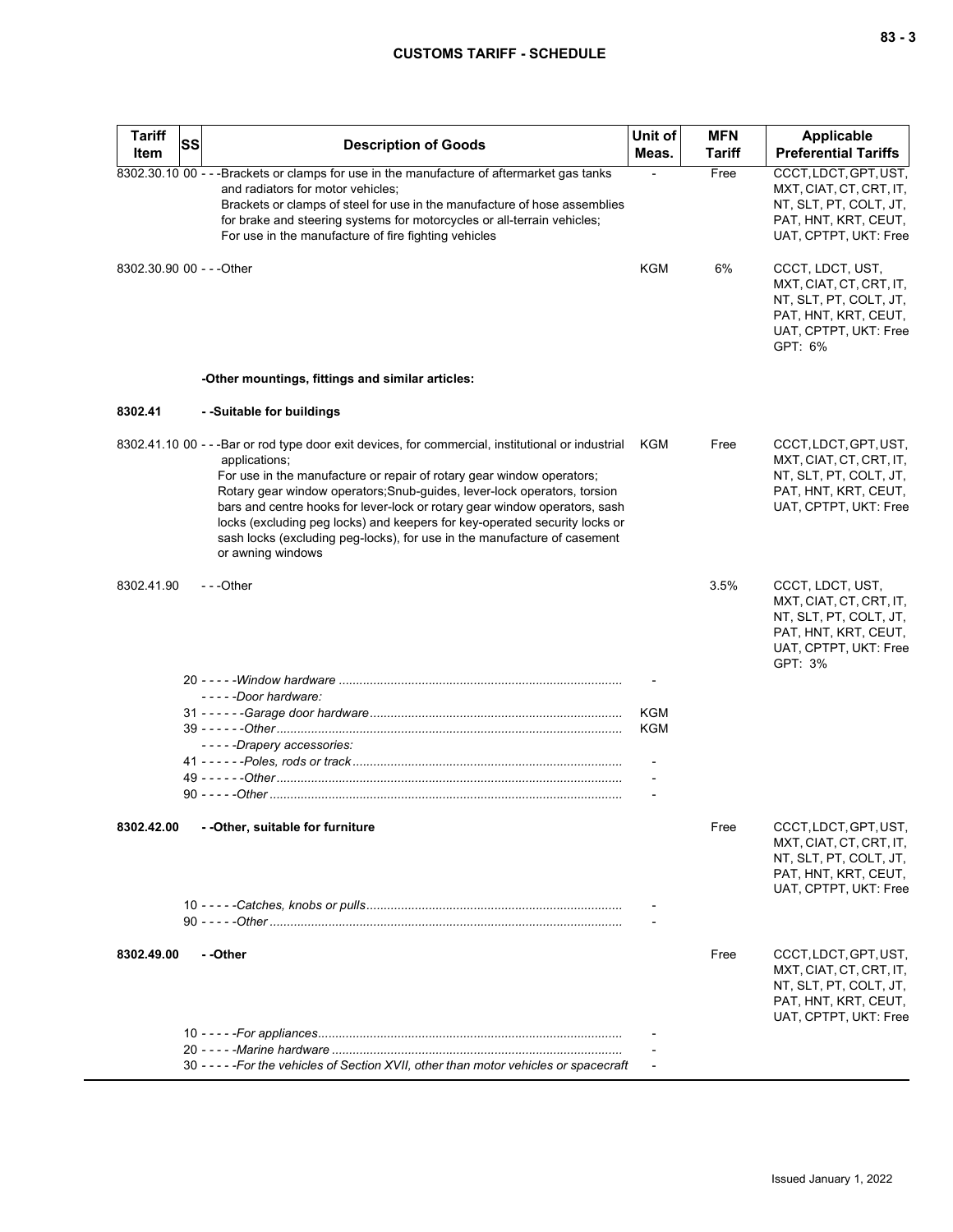| <b>Tariff</b><br>SS<br>Item | <b>Description of Goods</b>                                                                                                                                                                                                              | Unit of<br>Meas. | <b>MFN</b><br>Tariff | Applicable<br><b>Preferential Tariffs</b>                                                                                         |
|-----------------------------|------------------------------------------------------------------------------------------------------------------------------------------------------------------------------------------------------------------------------------------|------------------|----------------------|-----------------------------------------------------------------------------------------------------------------------------------|
|                             | 90 - - - - - Other ………………………………………………………………………………………                                                                                                                                                                                     |                  |                      |                                                                                                                                   |
| 8302.50.00                  | -Hat-racks, hat-pegs, brackets and similar fixtures                                                                                                                                                                                      |                  | 6.5%                 | CCCT, LDCT, GPT, UST,<br>MXT, CIAT, CT, CRT, IT,<br>NT, SLT, PT, COLT, JT,<br>PAT, HNT, KRT, CEUT,<br>UAT, CPTPT, UKT: Free       |
| 8302.60                     | -Automatic door closers                                                                                                                                                                                                                  |                  |                      |                                                                                                                                   |
|                             | 8302.60.10 00 - - - Hydraulic;<br>Other, for use in the manufacture of railway or tramway passenger<br>coaches                                                                                                                           |                  | Free                 | CCCT, LDCT, GPT, UST,<br>MXT, CIAT, CT, CRT, IT,<br>NT, SLT, PT, COLT, JT,<br>PAT, HNT, KRT, CEUT,<br>UAT, CPTPT, UKT: Free       |
| 8302.60.90 00 - - - Other   |                                                                                                                                                                                                                                          |                  | 6.5%                 | CCCT, LDCT, GPT, UST,<br>MXT, CIAT, CT, CRT, IT,<br>NT, SLT, PT, COLT, JT,<br>PAT, HNT, KRT, CEUT,<br>UAT, CPTPT, UKT: Free       |
|                             | 8303.00.00 00 Armoured or reinforced safes, strong-boxes and doors and safe deposit<br>lockers for strong-rooms, cash or deed boxes and the like, of base<br>metal.                                                                      |                  | 6.5%                 | CCCT, LDCT, UST,<br>MXT, CIAT, CT, CRT, IT,<br>NT, SLT, PT, COLT, JT,<br>PAT, HNT, KRT, CEUT,<br>UAT, CPTPT, UKT: Free<br>GPT: 5% |
|                             | 8304.00.00 00 Filing cabinets, card-index cabinets, paper trays, paper rests, pen trays,<br>office-stamp stands and similar office or desk equipment, of base metal,<br>other than office furniture of heading 94.03.                    |                  | 6.5%                 | CCCT, LDCT, UST,<br>MXT, CIAT, CT, CRT, IT,<br>NT, SLT, PT, COLT, JT,<br>PAT, HNT, KRT, CEUT,<br>UAT, CPTPT, UKT: Free<br>GPT: 5% |
| 83.05                       | Fittings for loose-leaf binders or files, letter clips, letter corners, paper<br>clips, indexing tags and similar office articles, of base metal; staples in<br>strips (for example, for offices, upholstery, packaging), of base metal. |                  |                      |                                                                                                                                   |
| 8305.10                     | -Fittings for loose-leaf binders or files                                                                                                                                                                                                |                  |                      |                                                                                                                                   |
|                             | 8305.10.10 00 - - - For use in the manufacture of multiple ring binders                                                                                                                                                                  | <b>KGM</b>       | Free                 | CCCT, LDCT, GPT, UST,<br>MXT, CIAT, CT, CRT, IT,<br>NT, SLT, PT, COLT, JT,<br>PAT, HNT, KRT, CEUT,<br>UAT, CPTPT, UKT: Free       |
| 8305.10.90 00 - - - Other   |                                                                                                                                                                                                                                          | <b>KGM</b>       | 2.5%                 | CCCT, LDCT, GPT, UST,<br>MXT, CIAT, CT, CRT, IT,<br>NT, SLT, PT, COLT, JT,<br>PAT, HNT, KRT, CEUT,<br>UAT, CPTPT, UKT: Free       |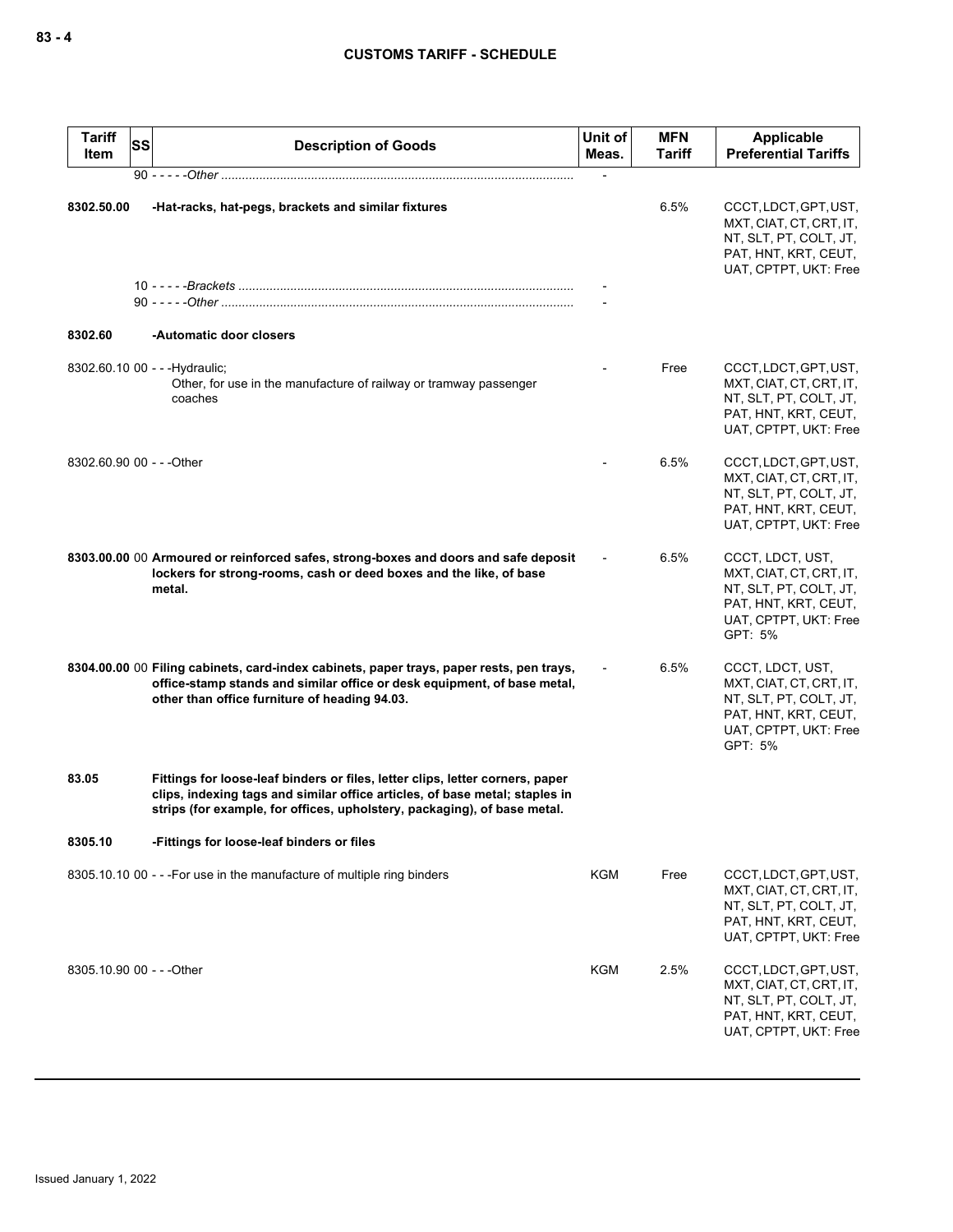| <b>Tariff</b><br><b>SS</b> | <b>Description of Goods</b>                                                                                                                                                               | Unit of    | <b>MFN</b>    | <b>Applicable</b>                                                                                                                 |
|----------------------------|-------------------------------------------------------------------------------------------------------------------------------------------------------------------------------------------|------------|---------------|-----------------------------------------------------------------------------------------------------------------------------------|
| Item                       |                                                                                                                                                                                           | Meas.      | <b>Tariff</b> | <b>Preferential Tariffs</b>                                                                                                       |
|                            | 8305.20.00 00 -Staples in strips                                                                                                                                                          | <b>KGM</b> | 6.5%          | CCCT, LDCT, UST,<br>MXT, CIAT, CT, CRT, IT,<br>NT, SLT, PT, COLT, JT,<br>PAT, HNT, KRT, CEUT,<br>UAT, CPTPT, UKT: Free<br>GPT: 5% |
|                            | 8305.90.00 00 - Other, including parts                                                                                                                                                    |            | 6.5%          | CCCT, LDCT, UST,<br>MXT, CIAT, CT, CRT, IT,<br>NT, SLT, PT, COLT, JT,<br>PAT, HNT, KRT, CEUT,<br>UAT, CPTPT, UKT: Free<br>GPT: 5% |
| 83.06                      | Bells, gongs and the like, non-electric, of base metal; statuettes and<br>other ornaments, of base metal; photograph, picture or similar frames,<br>of base metal; mirrors of base metal. |            |               |                                                                                                                                   |
| 8306.10                    | -Bells, gongs and the like                                                                                                                                                                |            |               |                                                                                                                                   |
|                            | 8306.10.10 00 - - - Church bells                                                                                                                                                          |            | Free          | CCCT, LDCT, GPT, UST,<br>MXT, CIAT, CT, CRT, IT,<br>NT, SLT, PT, COLT, JT,<br>PAT, HNT, KRT, CEUT,<br>UAT, CPTPT, UKT: Free       |
| 8306.10.90 00 - - - Other  |                                                                                                                                                                                           |            | 6.5%          | CCCT, LDCT, UST,<br>MXT, CIAT, CT, CRT, IT,<br>NT, SLT, PT, COLT, JT,<br>PAT, HNT, KRT, CEUT,<br>UAT, CPTPT, UKT: Free<br>GPT: 5% |
|                            | -Statuettes and other ornaments:                                                                                                                                                          |            |               |                                                                                                                                   |
|                            | 8306.21.00 00 - - Plated with precious metal                                                                                                                                              |            | 5%            | CCCT, LDCT, UST,<br>MXT, CIAT, CT, CRT, IT,<br>NT, SLT, PT, COLT, JT,<br>PAT, HNT, KRT, CEUT,<br>UAT, CPTPT, UKT: Free<br>GPT: 5% |
| 8306.29.00 00 - - Other    |                                                                                                                                                                                           |            | 6.5%          | CCCT, LDCT, UST,<br>MXT, CIAT, CT, CRT, IT,<br>NT, SLT, PT, COLT, JT,<br>PAT, HNT, KRT, CEUT,<br>UAT, CPTPT, UKT: Free<br>GPT: 5% |
|                            | 8306.30.00 00 -Photograph, picture or similar frames; mirrors                                                                                                                             | <b>NMB</b> | 6%            | CCCT, LDCT, UST,<br>MXT, CIAT, CT, CRT, IT,<br>NT, SLT, PT, COLT, JT,<br>PAT, HNT, KRT, CEUT,<br>UAT, CPTPT, UKT: Free<br>GPT: 5% |
| 83.07                      | Flexible tubing of base metal, with or without fittings.                                                                                                                                  |            |               |                                                                                                                                   |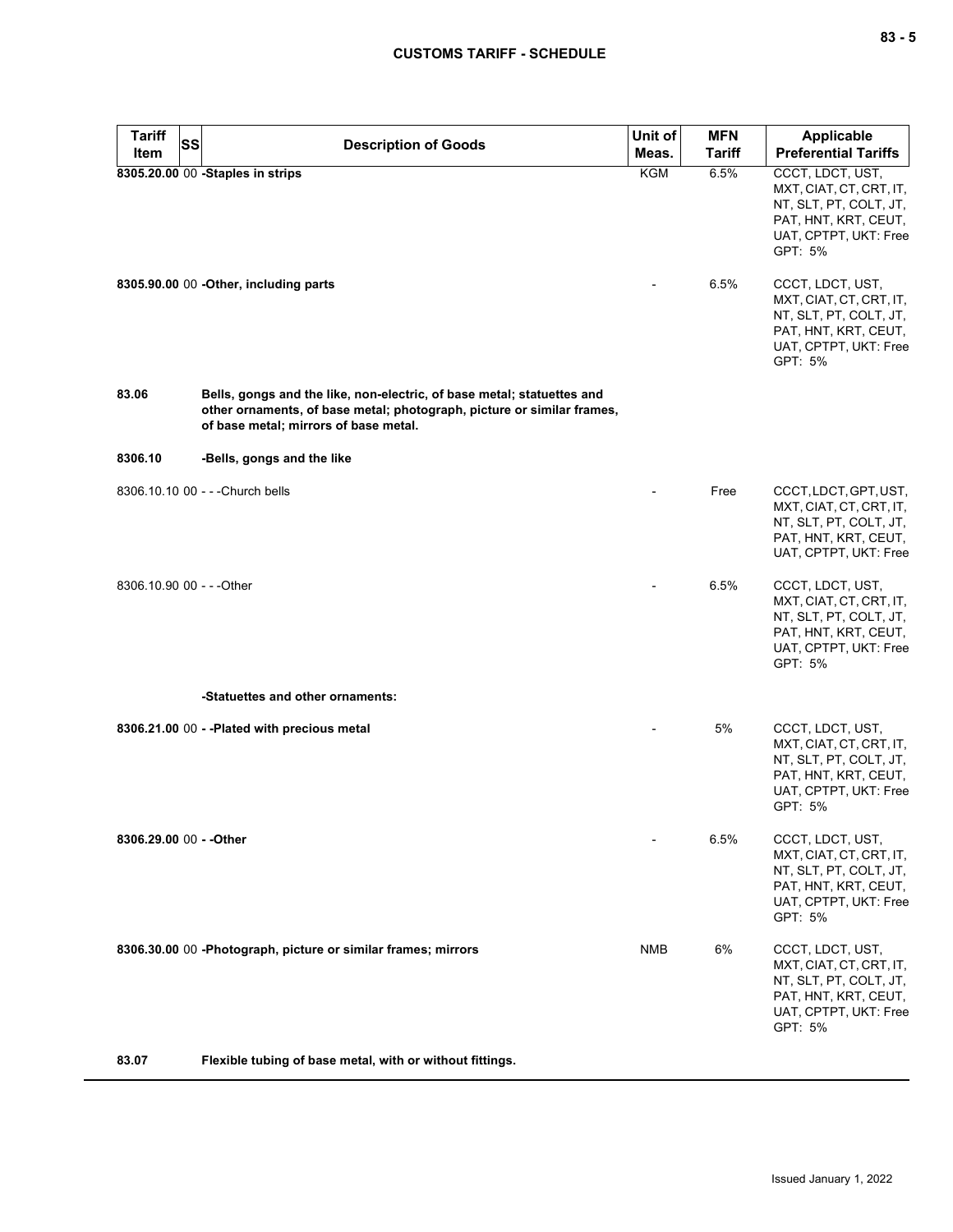| <b>Tariff</b><br>Item | SS | <b>Description of Goods</b>                                                                                                                                                                                                                                                                                                                                                       | Unit of<br>Meas.         | <b>MFN</b><br><b>Tariff</b> | <b>Applicable</b><br><b>Preferential Tariffs</b>                                                                            |
|-----------------------|----|-----------------------------------------------------------------------------------------------------------------------------------------------------------------------------------------------------------------------------------------------------------------------------------------------------------------------------------------------------------------------------------|--------------------------|-----------------------------|-----------------------------------------------------------------------------------------------------------------------------|
|                       |    | 8307.10.00 00 -Of iron or steel                                                                                                                                                                                                                                                                                                                                                   | <b>KGM</b>               | Free                        | CCCT, LDCT, GPT, UST,<br>MXT, CIAT, CT, CRT, IT,<br>NT, SLT, PT, COLT, JT,<br>PAT, HNT, KRT, CEUT,<br>UAT, CPTPT, UKT: Free |
|                       |    | 8307.90.00 00 - Of other base metal                                                                                                                                                                                                                                                                                                                                               | KGM                      | Free                        | CCCT, LDCT, GPT, UST,<br>MXT, CIAT, CT, CRT, IT,<br>NT, SLT, PT, COLT, JT,<br>PAT, HNT, KRT, CEUT,<br>UAT, CPTPT, UKT: Free |
| 83.08                 |    | Clasps, frames with clasps, buckles, buckle-clasps, hooks, eyes, eyelets<br>and the like, of base metal, of a kind used for clothing or clothing<br>accessories, footwear, jewellery, wrist-watches, books, awnings, leather<br>goods, travel goods or saddlery or for other made up articles; tubular or<br>bifurcated rivets, of base metal; beads and spangles, of base metal. |                          |                             |                                                                                                                             |
|                       |    | 8308.10.00 00 -Hooks, eyes and eyelets                                                                                                                                                                                                                                                                                                                                            | KGM                      | Free                        | CCCT, LDCT, GPT, UST,<br>MXT, CIAT, CT, CRT, IT,<br>NT, SLT, PT, COLT, JT,<br>PAT, HNT, KRT, CEUT,<br>UAT, CPTPT, UKT: Free |
|                       |    | 8308.20.00 00 -Tubular or bifurcated rivets                                                                                                                                                                                                                                                                                                                                       |                          | Free                        | CCCT, LDCT, GPT, UST,<br>MXT, CIAT, CT, CRT, IT,<br>NT, SLT, PT, COLT, JT,<br>PAT, HNT, KRT, CEUT,<br>UAT, CPTPT, UKT: Free |
| 8308.90.00            |    | -Other, including parts                                                                                                                                                                                                                                                                                                                                                           |                          | Free                        | CCCT, LDCT, GPT, UST,<br>MXT, CIAT, CT, CRT, IT,<br>NT, SLT, PT, COLT, JT,<br>PAT, HNT, KRT, CEUT,<br>UAT, CPTPT, UKT: Free |
|                       |    |                                                                                                                                                                                                                                                                                                                                                                                   | <b>KGM</b><br><b>KGM</b> |                             |                                                                                                                             |
| 83.09                 |    | Stoppers, caps and lids (including crown corks, screw caps and pouring<br>stoppers), capsules for bottles, threaded bungs, bung covers, seals and<br>other packing accessories, of base metal.                                                                                                                                                                                    |                          |                             |                                                                                                                             |
|                       |    | 8309.10.00 00 - Crown corks                                                                                                                                                                                                                                                                                                                                                       |                          | Free                        | CCCT, LDCT, GPT, UST,<br>MXT, CIAT, CT, CRT, IT,<br>NT, SLT, PT, COLT, JT,<br>PAT, HNT, KRT, CEUT,<br>UAT, CPTPT, UKT: Free |
| 8309.90.00 00 - Other |    |                                                                                                                                                                                                                                                                                                                                                                                   | KGM                      | Free                        | CCCT, LDCT, GPT, UST,<br>MXT, CIAT, CT, CRT, IT,<br>NT, SLT, PT, COLT, JT,<br>PAT, HNT, KRT, CEUT,<br>UAT, CPTPT, UKT: Free |